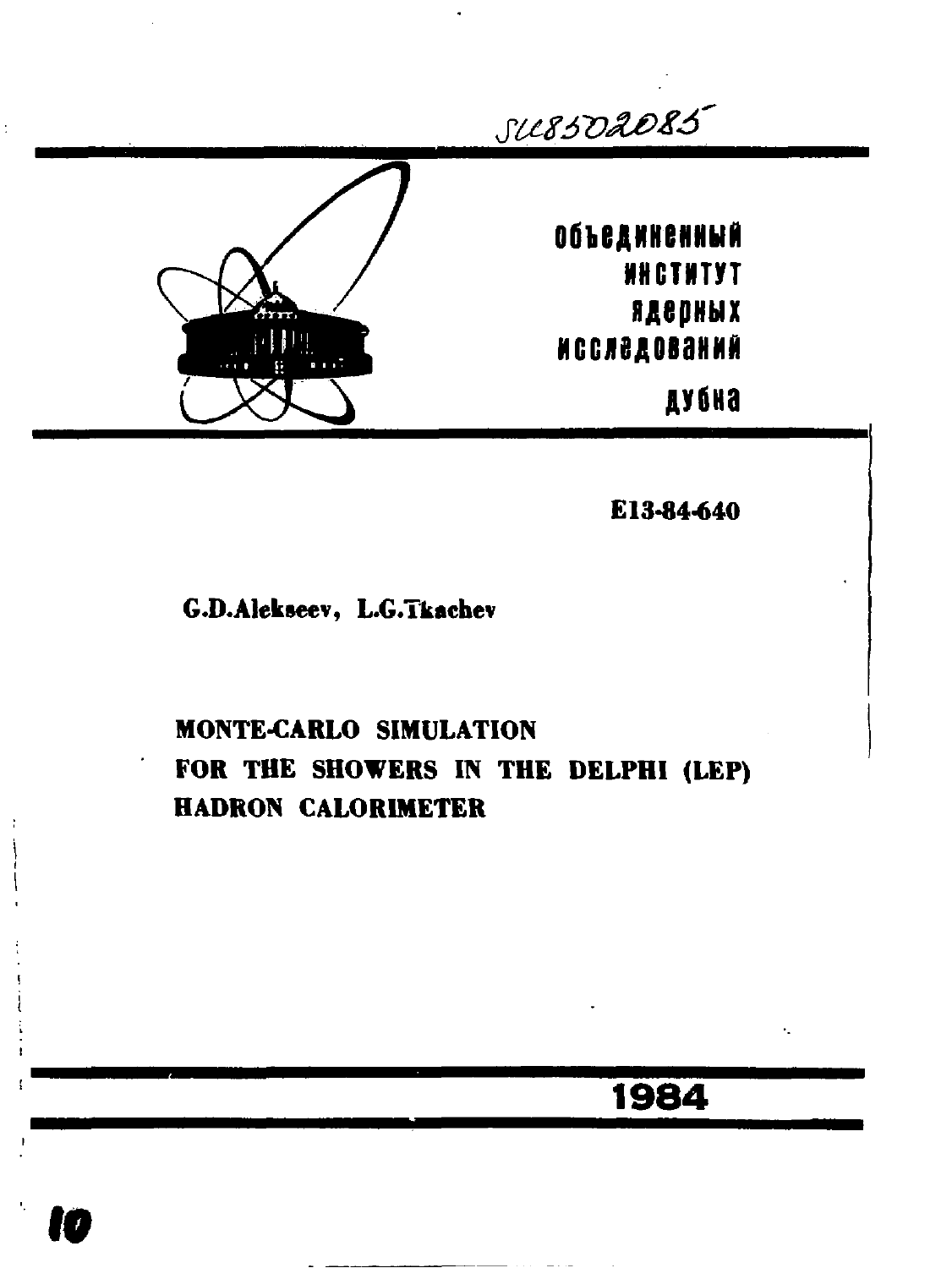#### **INTRODUCTION**

**The modern theory and existent experimental data about the electromagnetic and hadron shower formation in calorimeters are**  described in the detailed recent reviews<sup>/17</sup>. In this paper pro**perties of a hadron calorimeter with streamer tubes as sensitive elements are considered, because a calorimeter of this type is under construction for DELPHI/s/ . 5 cm thick layers of an iron yoke of the superconductive solenoid creating a magnetic field of 1.2 tesla will be used in this calorimeter as an absorber.**  Plastic streamer tubes<sup>/8/</sup> with cathode read-out performing in the self-quenching streamer mode<sup>/4/</sup> will be used as a detector. **In this mode no formation of additional streamers on an anode wire piece is possible, if there already exists a streamer in this region. This phenomenon is known as the dead zone effect,**  and was observed in studies of both the streamer tubes<sup>/3/</sup> and **drift chambers/4/. The dead zome value estimated in streamer**  tubes by different methods varies from 1.7 to 4.5 mm<sup>/3/</sup>. In**vestigation of the hadron calorimeter characteristics depending on the dead zone value, taking into account the strength and direction of the magnetic field is the aim of the present paper.** 

**In the presented calculation the TATINA/ 5 / package was utilized as the main tool for f, nerating hadronic showers in the 23 modules that constitute the bulk of the calorimeter with lxl m <sup>2</sup> cross section. Each module includes 5 cm of iron absorber; 0.1 cm of plastic (the front tube wall); I cm of argon (the gas filling of the tubes with a cross section of 1x1 cm<sup>2</sup> ); 0.35 cm of plastic (the back tube wall, the read-out pads and the wall of the air pressure bag); and, at last, 0.65 cm of air.** 

**The hadron beam was assumed to consist of** *n<sup>+</sup>*  **mesons with energies of** *'>,* **10, 20 or 40 GeV, travelling along the Z-axis. The sensitive planes of streamer tubes were taken to be parallel to the iy-plane, the tubes were directed along the у-axis. The results were obtained for a zero magnetic field, and for three homogeneous field values:**  $H_x = 10$  **kgauss,**  $H_y = H_z = 0$ **;**  $H_y = 10$  kG,  $H_x = H_z = 0$  and  $H_z = 10$  kG,  $H_x = H_y = 0$ . In the **zero-order approximation the last two situations correspond to**  the barrel part of the hadron calorimeter DELPHI ( $H_{\sigma}$  = 10 kG), and to the end cap ( $H_z$  = 10 kG), respectively.

**Before starting the discussion on the influence of the dead zone effect on the hadron calorimeter response it is necessary to note that the details of the streamer formation process in** 

امۇنىدا ئ**ۆلىمىسى" ئىچىلىدى ئۆزەتلىرىنى** بىل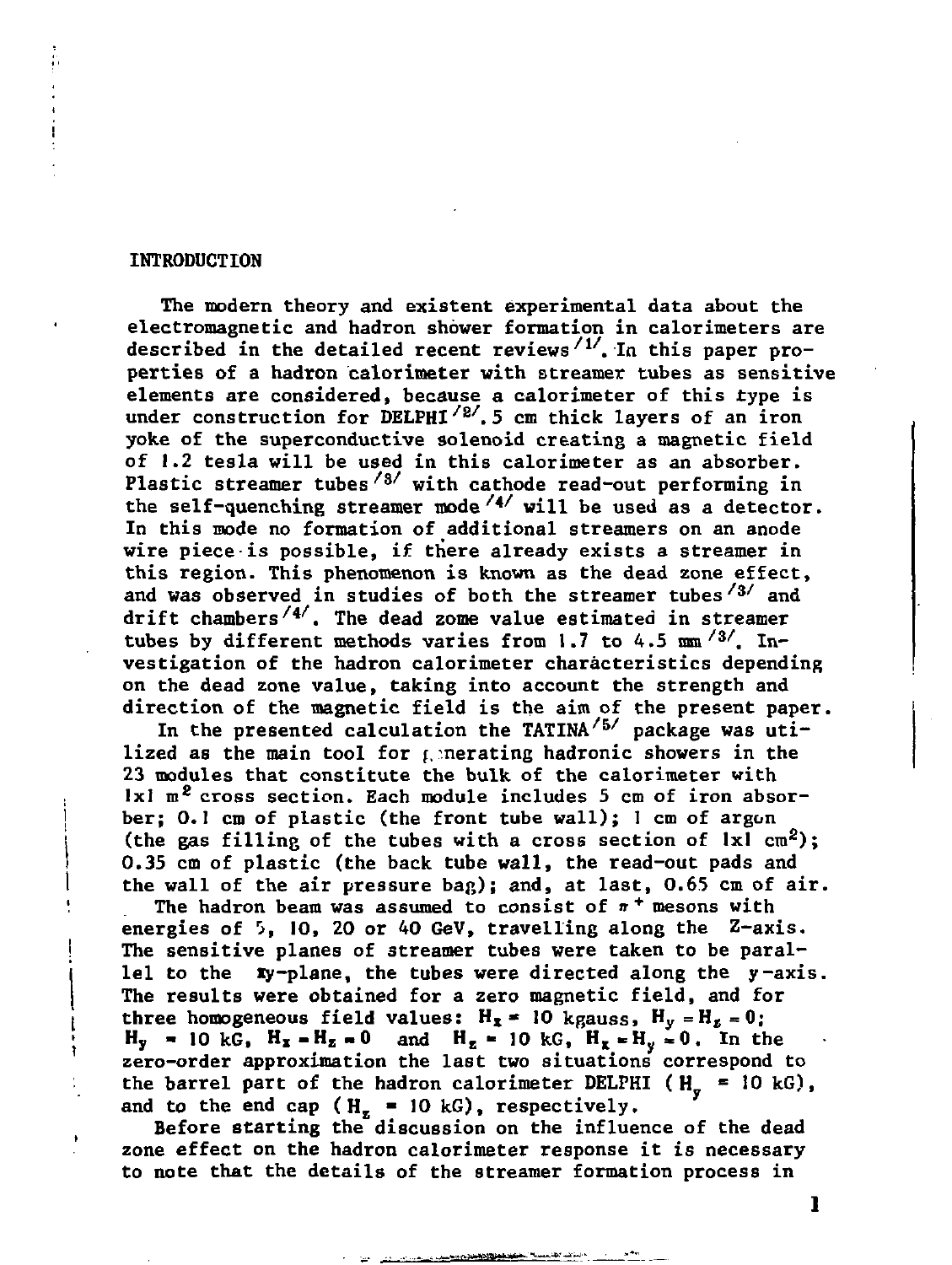**the streamer tubes still remain inclear. Therefore a simple model of this process was adopted as in paper***/6/ .* **For each counter the effective projection of track segments onto the anode wire, i.e., the projections corresponding to the segments of the tracks (hits) within the counter volume, were determined for all the tracks traversing the counter. It was also assumed that the energy deposition has no"influence on the streamer formation. The number of streamers within each counter is determined by the number, sizes, and mutual disposition of the track projections on the anode vire. The distance between adjacent streamers for each track projections cannot be less than the dead zone length- DZ, and so the total number of streamers in the counters is simply the total number of dead zones that can be packed into the full track projection length, taking into account its position on the wire. The size of the dead zone is determined by several factors, such as the gas mixture in the tubes, the gas pressure, the high voltage on the anode**  wire, etc. Here the interval DZ was taken as a parameter vary**ing from 3 to 7 mm. A reasonable value for the DZ interval is**   $3-\bar{4}$  mm<sup> $\frac{3}{\bar{6}}$ </sup>.

#### **RESULTS**

2

In Table 1 some parameters of showers are listed both for<br>hit mode and for the streamer one with DZ = 3 mm; N<sub>av</sub> is the hit mode and for the streamer one with  $DZ = 3$  mm:  $N_{av}$ the number of generated showers,  $N_{\text{hita}/\text{ev}}$  ( $N_{\text{att/ev}}$ ) is the ave**rage number of hits (streamers) registered in the calorimeter**  per shower,  $\sigma_{\text{hits}}$  /N<sub>hits</sub> ( $\sigma_{\text{str}}$  /N<sub>str</sub>) represents a quantity that **characterizes the energy resolution for the sampling under consideration.** 

**In Fig.1 the energy dependence of the calorimeter response for different magnetic fields is presented in units of hits. The energy dependence turns out to be linear. In the presence of a magnetic field all track lengths are extended. This may be the reason for the obtained increase in the number of hits, which amounts to about 25%. A clear dependence of the hit response on the orientation of the magnetic field is not evident.** 

**In Figs.2a-2b the energy dependence of the calorimeter response is shown to vary with the orientation of the homogeneous magnetic field vector, and with the dead zone interval DZ which was taken as a parameter. To make comparison easier the energy dependence is also given in terms of the hit response. A more or less universal behaviour of the calorimeter response as a function of the dead zone interval can be seen:** 

**N str/ev<sup>(DZ=3):N str/ev<sup>(DZ=5):N str/e**, (DZ=7) = 1.30: 1.16: 1.0 |</sup></sup>

**(1)**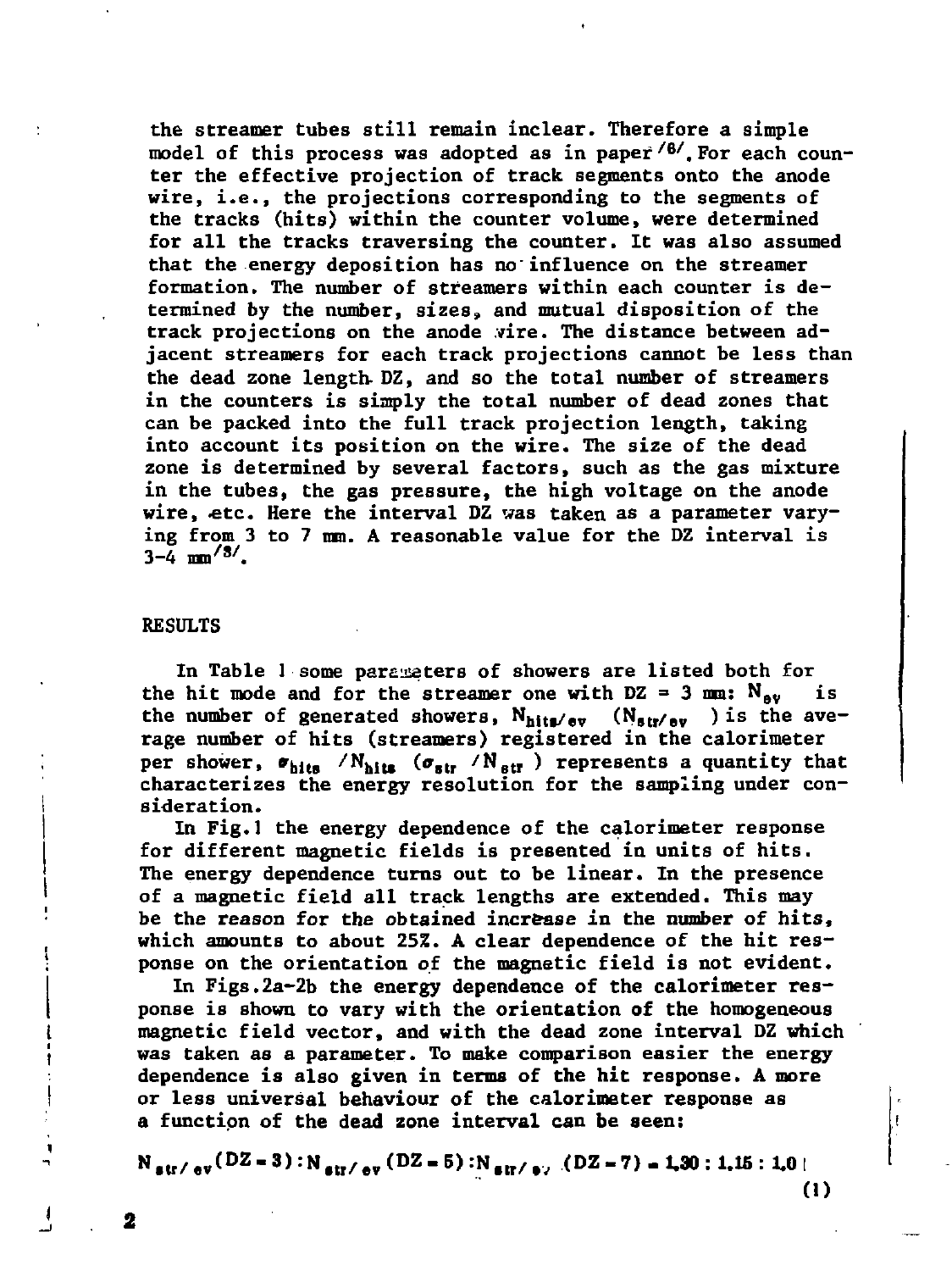|                | B: 0 |                                                  |                                                        | $R_{\rm g}$ =10 kG, $R_{\rm g}$ = $R_{\rm g}$ =0 |                                                                            |                                                          | $H_y = 10$ kG, $H_x = H_z = 0$ |                                                          |                                                              | $H_e = 10$ kG, $H_e = H_e = 0$ |                          |                                                                                                                                                                                                                                                                                                                                                                                                                                           |
|----------------|------|--------------------------------------------------|--------------------------------------------------------|--------------------------------------------------|----------------------------------------------------------------------------|----------------------------------------------------------|--------------------------------|----------------------------------------------------------|--------------------------------------------------------------|--------------------------------|--------------------------|-------------------------------------------------------------------------------------------------------------------------------------------------------------------------------------------------------------------------------------------------------------------------------------------------------------------------------------------------------------------------------------------------------------------------------------------|
| <b>ls, cet</b> |      | hits/ev<br>, <sup>N</sup> ev X <sub>atz/ev</sub> | $T_{\rm Mts}/T_{\rm Mts}$<br>$r_{\rm str}/r_{\rm str}$ |                                                  | $\frac{1}{2}$ hits/ev $\frac{1}{2}$ hits <sup>/H</sup> hits                |                                                          |                                | $x_{\text{https/ev}}$ $x_{\text{https://sub1.015cm/s}x}$ |                                                              |                                |                          | Mhits/ev hits <sup>/N</sup> hits<br>$\mathbf{H}_{\text{ext}}$ $\mathbf{H}_{\text{str}}$ $\mathbf{H}_{\text{str}}$ $\mathbf{H}_{\text{str}}$ $\mathbf{H}_{\text{str}}$ $\mathbf{H}_{\text{str}}$ $\mathbf{H}_{\text{str}}$ $\mathbf{H}_{\text{str}}$ $\mathbf{H}_{\text{str}}$ $\mathbf{H}_{\text{str}}$ $\mathbf{H}_{\text{str}}$ $\mathbf{H}_{\text{str}}$ $\mathbf{H}_{\text{str}}$ $\mathbf{H}_{\text{str}}$ $\mathbf{H}_{\text{str}}$ |
| 5              |      | 2000 31 . 210 . 4<br>35-810-5                    | 27.6±1.9<br>$139 - 4 - 5 - 3$                          | 1000                                             |                                                                            | $36.5 + 0.4$ 29.9+2.8 0000<br>45.0±0.8 55.8±13.9         |                                |                                                          | $35.5 \pm 0.3$ 29.3 $\pm 1.4$ 129<br>$45.0 + 0.7146.4 + 4.7$ |                                |                          | $35.7 + 0.3$ 28.0 + 0.8<br>$403.40.4$ 33.5 $\pm$ 1.3                                                                                                                                                                                                                                                                                                                                                                                      |
| 110            |      | 1733 69.210.9<br>75.810.9                        | 23.7±1.1<br>$129.8 + 1.1$                              | 464                                              |                                                                            | $81.1 \pm 1.0$ 24.7 $\pm 4.0$<br>$97.6 + 1.7$ $37.8 + 1$ | 477                            |                                                          | $82.6 + 1.0$ 25.8 $+4.2$ 1180<br>$91.8 + 1.2$ 29.7 $\pm$ 3.5 |                                |                          | $79.4 + 0.8$ 26.7 $\pm 4.0$<br>$89.2 + 1.0$ 31.4 $\pm$ 3.0                                                                                                                                                                                                                                                                                                                                                                                |
| 20             |      | 1206 139.2±1.0 22.2±3.1<br>138.842.9 26.343.8    |                                                        |                                                  | $429$   166.2 $\pm$ 1.7   19.7 $\pm$ 2.3<br>$186.5 \pm 2.3$ 26.4 $\pm 3.8$ |                                                          |                                | 365 173.0 2.8 28.3 1.7<br>$172.5 + 2.8$ 28.5 $+ 1.3$     |                                                              |                                | $160.5 + 0.9118.0 + 5.9$ | 860 162.5+0.9 17.0+5.6                                                                                                                                                                                                                                                                                                                                                                                                                    |
| 140            |      | 1243 278.6+5.2 18.3+2.8<br>261.4+4.6 21.8+2.4    |                                                        | 289                                              | $ 334.5+4.1 20.3+2.7$<br>346.8+4.8 23.0+2.3                                |                                                          |                                | 608 344.8 $\pm$ 2.8 19.6 $\pm$ 3.4<br>327.2±2.8 20.9±3.4 |                                                              |                                |                          | 326 343.0+3.5 16.0+0.7<br>$296.0 + 3.3117.0 + 0.7$                                                                                                                                                                                                                                                                                                                                                                                        |





Fig.1. The calorimeter response in the hit mode versus the<br>energy, value and direction of the magnetic field.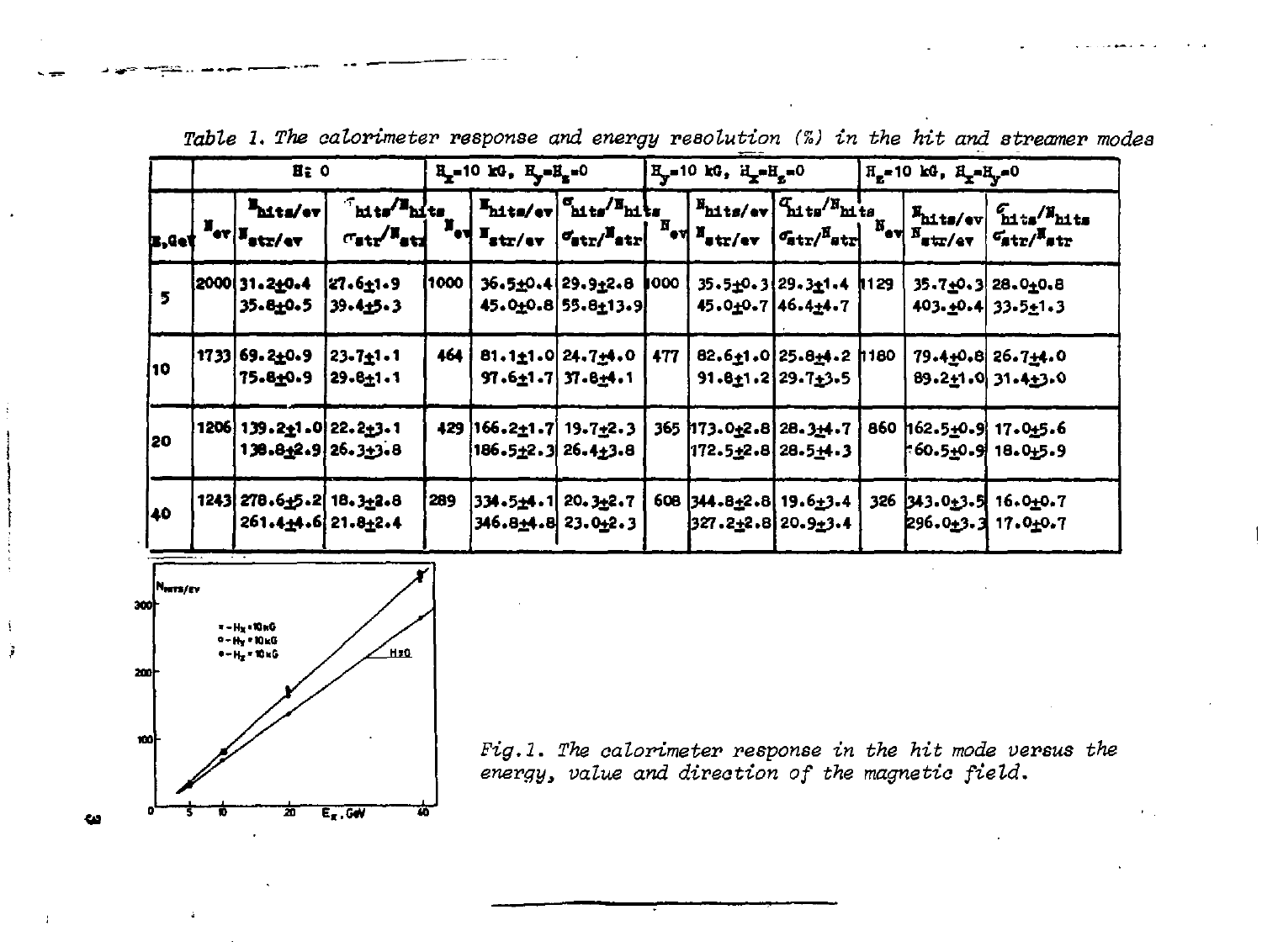

*Fig.2. The energy dependence variation of the calorimeter response for different dead zone effective values: (a)* Hy = *10 kG; (b)* H, = *10 kG.* 

**In the streamer mode the effect of saturation is evident as the energy increases, while such an effect is absent in the hit-mode. This saturation effect is most pronounced in the presence of a longitudinal magnetic field,** *Hz* **• 10 kG, which acts as a focusing system on charged particles in the shower; owing to this phenomenon the overlapping effect of track projections is extremely essential and must be taken into account.** 

**In Fig.3 the energy dependence of the calorimeter response for different magnetic fields is presented; the dead zone interval is set equal to DZ = 3 mm. As in the case of the hit response (Fig.l), the magnetic field must lead to an increase of the hadron calorimeter response. But, contrary to the number of hits, the enhancement of the number of streamers varies with the magnetic field orientation. The increase is the high**est when the field is transversal,  $H_x = 10$  kG,  $H_y = H_z = 0$ , **since it makes the shower particles turn and move along the axis of the streamer tubes, which are directed along the yaxis, thus increasing the projection of all track segments on the anode wires and, consequently, the number of streamers. It seems appropriate here to note that the average momentum of charged particles born in the shower and passing through the tubes is not small (Table 2). The curvature radius of most tracks is much greater than the transversal size of streamer tubes. Because of this in the case of Hy » 10 kG, Hx - H, - 0 the increase in the number of streamers is connected with the increase in the number of tubes being crossed by tracks when the magnetic field is directed along the tubes and comparable with the effect in the hit mode. The increase of the number** 

**4**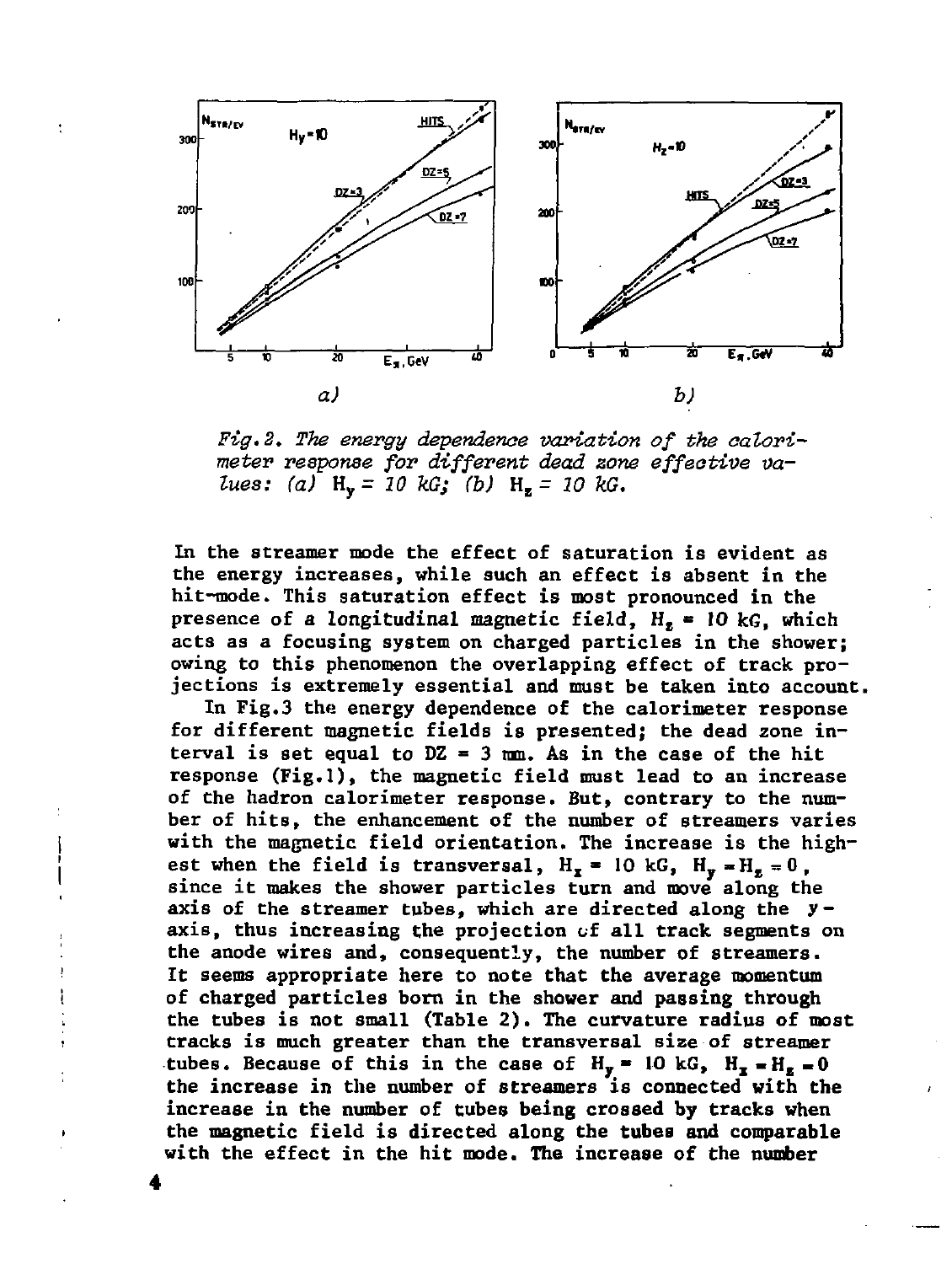*Fig.3. The calorimeter response in the streamer mode (DZ = 3 mm) versus the energy, value and direction of the magnitude field.* 



*Table 2* 

*The average momentum of charged particles in a hadron shower (20% accuracy)* 

| H.kG                         | H + 0 |      |      | H_=10 |      | E_=10 | $H_{-} = 10$ |      |
|------------------------------|-------|------|------|-------|------|-------|--------------|------|
| E, GeV                       | 5.    | 40   | 5    | 40    |      | 40    | 5            | 40   |
| $P_{\rm eff}$ , MeV/c $17.2$ |       | 16   | 12.9 | 12.1  | 12.2 | 12.6  | 13.2         | 12,8 |
| P <sub>a</sub> t, MeV/c 1920 |       | 1440 | 1820 | 1510  | 1690 | 1540  | 1850         | 1510 |
| P <sub>r</sub> ,MeV/c 940    |       | 840  | 840  | 840   | 840  | 840   | 840          | 840  |

**of streamers is the smallest in the longitudinal field Hz =**   $*$  10 kG,  $H_x = H_y = 0$ , owing to the focusing action of such field.

**It is interesting, as one passes from the hit mode to the streamer mode, to compare such shower characteristics as the transversal and longitudinal sizes of showers. In Figs.4 and S examples are presented of the energy dependences in the field = 10 kG of the values F and z which represent the average transversal and longitudinal sizes of showers respectively. An excess of about 20" is clearly visible in the transversal size of the shower measured in the streamer mode over the size corresponding to the hit one. This is connected with a decrease of the relative contribution of the region in the vicinity of the shower axis due to enhanced overlapping of the tracks. No such difference can be seen in the z behaviour under the same condition. Similar dependences were observed for these values in the cases**  $H \equiv 0$  **and**  $|H| = 10$  **kG with other orientation. Dependence of parameters Г and z on strength and direction of the magnetic field in the streamer mode is shown in Figs.6,7. As one should expect the largest transversal shower size is obtained in transversal magnetic fields, and the** 

**5**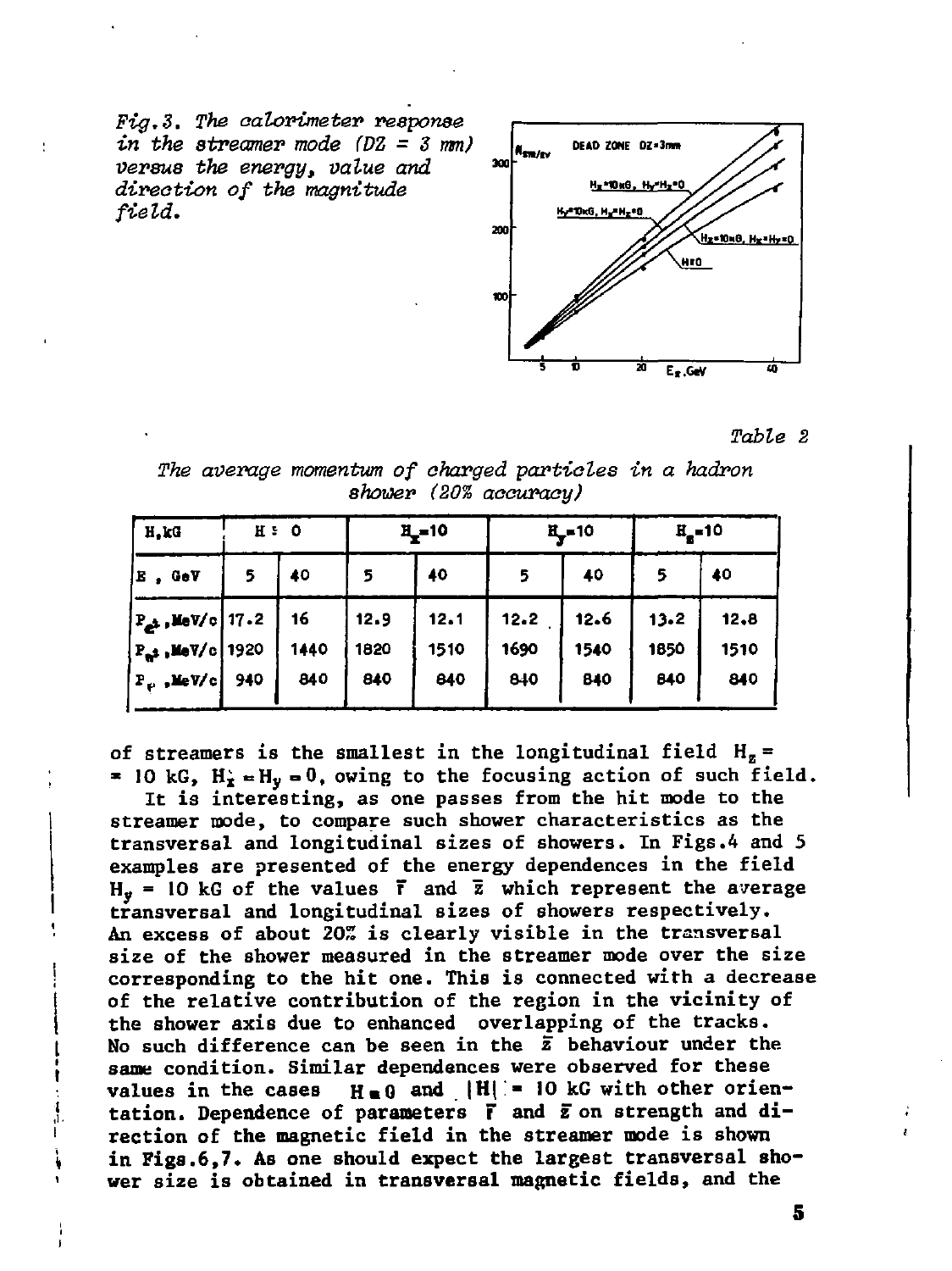

Fig.4. The average transversal size of the shower versus the energy at different registra $tion$  modes.



Fig.6. The average transversal size of the hadron shower versus the energy at different values and directions of the magnetic field.





Fig.5. The average longitudinal size of the shower versus the energy at different registration modes.



 $Fig. 7.$  The average longitudinal size of the hadron shower versus the energy at different values and directions of the magnetic field.

Fig.8. The energy resolution of the hadron calorimeter at different registration modes.

smallest one is obtained in the case of a longitudinal field (focusing). No clear dependence on the magnetic field is obtained for the longitudinal size of a shower.

In Fig.8 the energy dependence of the calorimeter resolution is presented for the hit and streamer modes. As an example, the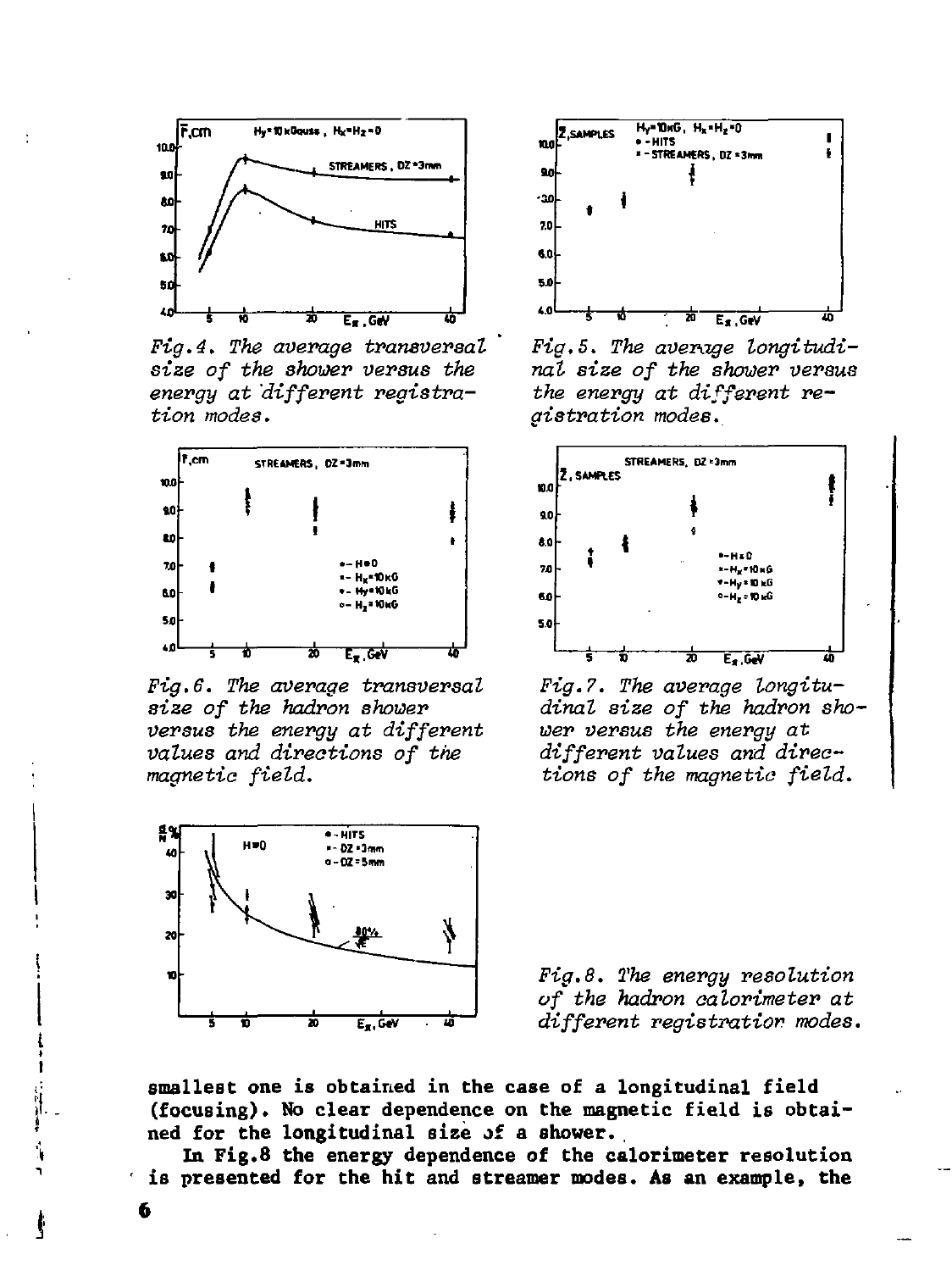**results of simulation are given for the case of HaO , but the same behaviour takes place for the energy resolution in the presence of a magnetic field. In the streamer mode the resolution becomes worse compared with hit mode especially at a low energy. This is due to an additional source of fluctuations connected with the accidental character of the streamer formation on track segments.** 

**From the existent theoretical concepts about hadron shower formation in the sampling calorimeter the energy resolution de**pendence is described by the following formula<sup>71/</sup>

$$
\frac{\sigma_{\rm E}}{\rm E} = \left[ \left( \frac{50\,\%}{\sqrt{\rm E(Gev)}} \right)^2 + \left( R \sqrt{\frac{4\,\rm t}{3\,\rm E(Gev)}} \right)^2 \right]^{\rm V} \approx \frac{80\,\%}{\sqrt{\rm E}} \,, \tag{2}
$$

here  $R' = 30-40\%$ ,  $t = x/X_0$  is the thickness of an iron layer in units of radiation lengths  $X_0$ . Formula (2) was obtained **assuming the statistical independence of counts in different**  layers of the calorimeter detector. The first term is connected **with fluctuation of the undetectable part of the hadron energy and the second one represents fluctuation of the energy dissipated in ionizations. The energy resolution curve according to (2) is presented in Fig.8. Correlation of counts in different tube layers during the shower formation process axisting in both modes (hit and streamer), as well as count losses owing tc track overlapping (saturation effect in the calorimeter response) lead to noticeable deviation from dependence (2), and this deviation increases with energy.** 

## **CONCLUSION**

I

 $\mathsf{l}$  $\ddot{\phantom{a}}$ j

> Ï  $\overline{\phantom{a}}$

> > ţ

**The hadron calorimeter response and its other properties depend appreciably on the mode (hit or streamer) of shower registration. In the streamer mode the significant dependence of shower parameters on the magnitude and orientation of the magnetic field vector is observed. Because of this it may be necessary to calibrate the prototype of the DELPHI hadron calorimeter in a magnetic field. Description of the experimental data obtained in this way with simulation programs will give a possibility of better understanding the processes in the hadron calorimeter. This is necessary for adequate interpretation of information from a hadron calorimeter like DELPHI.** 

## **ACKNOWLEDGEMENTS**

**The authors would like to thank warmly T. Baroncelli for the possibility of using TATINA program, G.V.Micelmacher and G.Pon-**

7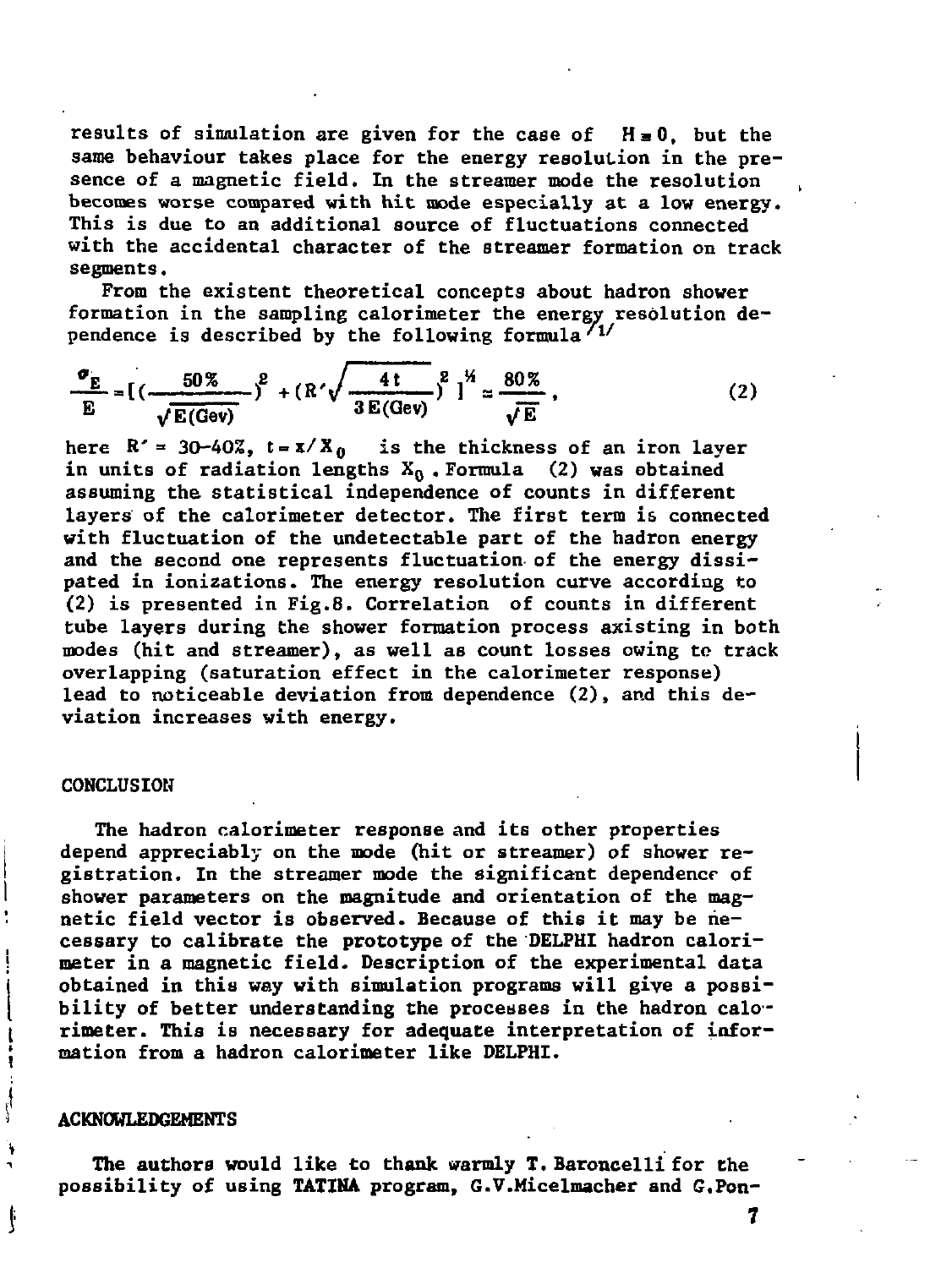**tecorvo for useful discussions and I.Farago for the help in calculations.** 

# **REFERENCES**

- **1. Amaldi U. Phys.Scr., 1981, 23, p.409; Iwata S. DPNU-3-79, 1979; Fabian C.W. et al. NIM, 1977, 141, p.61.**
- **2. DELPHI, Tachnical Proposal. CERN/LEPS/83-3,17 May 1983.**
- 3. Iarocci E. NIM, 1983, 217, p.30.
- **4. Alekseev G.D. et al. Sov.Journ.of Part, and Nuclei, 1982, 13, p.293.**
- **5. Baroncelli T. TATINA Manual, CERN, Geneva, 1983.**
- **6. Arefiev A. et al. ITEP-150, Moscow, 1983.**

**Received by Publishing Department on September 18, 1984.** 

**8** 

ţ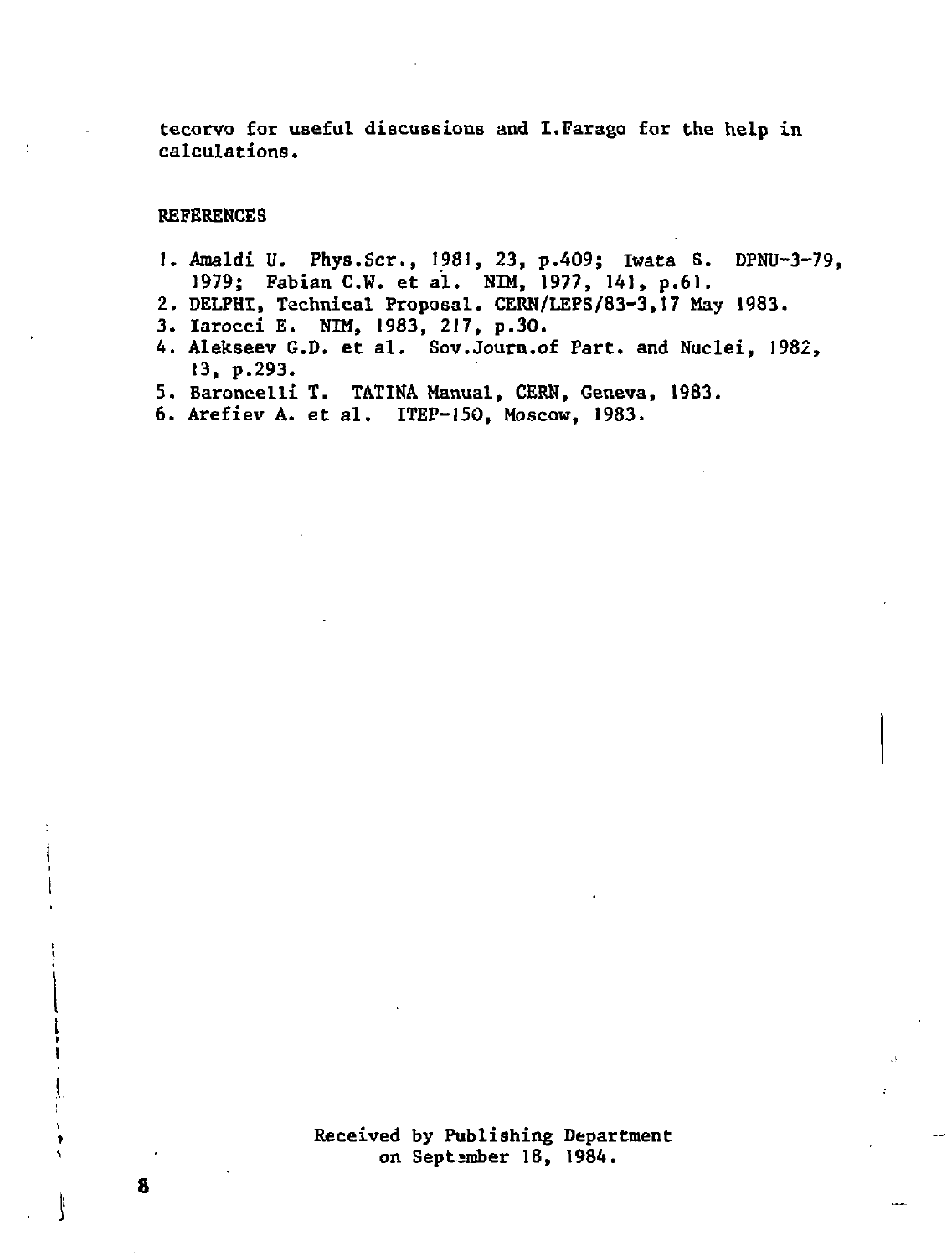